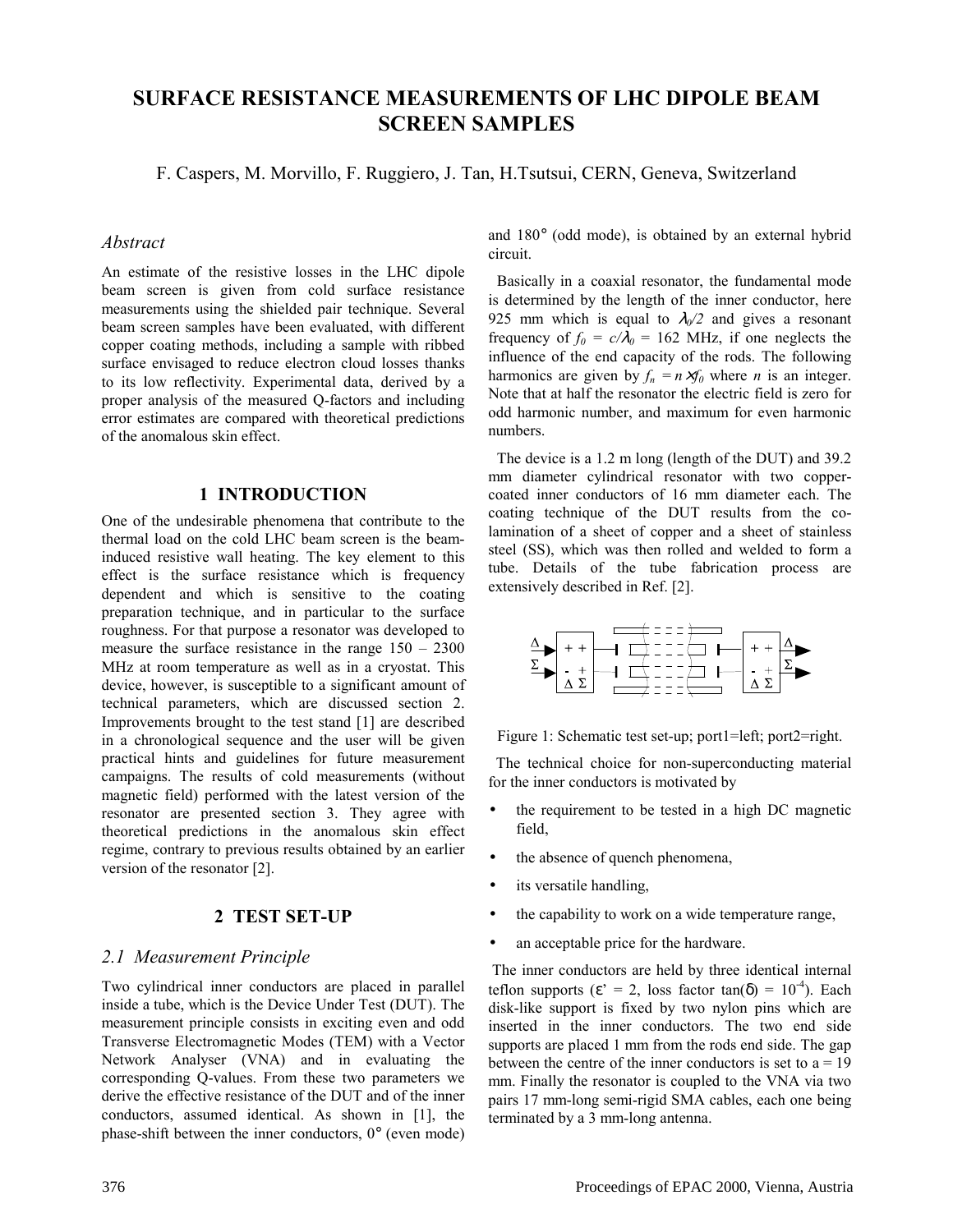The cables are connected to the hybrid devices (Anzac H-9, range 2-2000 MHz) in a given excitation configuration, e. g. starting with the  $\Delta$ -mode (see Fig. 1). A more detailed representation of the test stand in the odd mode is given in [1, 2]. Then S-parameters and loaded Q's are recorded from the fundamental frequency to the highest harmonic achievable, without running into wave-guide modes (Higher Order Modes = HOM). Thereafter the hybrids are connected from  $\Delta$  to  $\Sigma$ excitation. All together the relevant S-parameters  $S_{11}$ (input reflection),  $S_{21}$  (transmission from port 1 to port 2) and S<sub>22</sub> (output reflection) are recorded for the  $\Sigma$ - and  $\Delta$ modes.

#### *2.2 Data Analysis*

In a two-port resonator, the loaded quality factor *Qload* at resonance  $\omega_0$  is related to the dissipated power in the cavity walls  $P_{wall}$ , to the losses  $P_1$  and  $P_2$  in the coupling ports, and to the stored energy  $U_0$  by the following equation:

$$
\frac{1}{Q_{load}} = \frac{P_{wall} + P_1 + P_2}{\omega_0 U_0} = \frac{1}{Q_{wall}} + \frac{1}{Q_1} + \frac{1}{Q_2}.
$$
 (1)

With the so-called coupling factor  $\beta_i$  [*i*=*1,2*] defined as

$$
\beta_i = \frac{Q_{wall}}{Q_i} = \frac{P_i}{P_{wall}},
$$
\n(2)

Eq. (1) turns into

$$
\frac{Q_{wall}}{Q_{load}} = 1 + \beta_1 + \beta_2.
$$
 (3)

At resonance  $\beta_i$  is related to the reflection coefficient  $|\rho_i|$ by

$$
|\rho_i| = \frac{|1 - \beta_i^{-1}|}{1 + \beta_i^{-1}}.
$$
 (4)

RF quantities measured in a given mode at a given resonance frequency are  $Q_{load}$ ,  $S_{11}$ ,  $S_{22}$  and  $S_{21}$ . From *S* parameters one gets  $|\rho_i|$ . Deducing  $\beta_i$  's gives  $Q_{wall}$ .

 More explicitly, *Pwall* is the total power dissipated by the inner conductors and by the outer conductor. With respect to both excitation modes one obtains:

$$
\frac{1}{Q_{wall,\Delta}} = \frac{1}{Q_{inner,\Delta}} + \frac{1}{Q_{outer,\Delta}} = \frac{R_{si}}{\Gamma_{i,\Delta}} + \frac{R_{so}}{\Gamma_{o,\Delta}}
$$
(5)

$$
\frac{Q_{wall,\Delta}}{Q_{wall,\Sigma}} = \frac{Q_{inner,\Delta}}{Q_{inner,\Sigma}} + \frac{1}{Q_{outer,\Sigma}} = \frac{R_{si}}{\Gamma_{i,\Sigma}} + \frac{R_{so}}{\Gamma_{o,\Sigma}}
$$
(6)

where *Rsi* and *Rso* are the surface resistances of the inner and of the outer conductors, <sup>Γ</sup>*i,*∆, <sup>Γ</sup>*o,*∆, <sup>Γ</sup>*i,*Σ and <sup>Γ</sup>*o,*Σ are geometrical factors. The last four quantities which are also frequency dependent have to be computed [3] to solve the system of two equations with two unknowns  $R_{si}$ and *Rso*, assuming that the two inner conductors have identical coating characteristics. The variation versus frequency of the surface resistance of both inner conductors and DUT is obtained by solving this system for each TEM mode. The function  $R_{so}(\omega)$  is then used to calculate the parasitic power dissipation per unit length in a circular beam screen :

$$
\frac{P}{L} = \frac{I_{av}^2 \cdot c^2}{M \cdot f_0 \cdot \pi} \int_{0}^{\infty} |\widetilde{\lambda}(\omega)|^2 \cdot \frac{R_{so}(\omega)}{l} \cdot d\omega \quad \text{[W/m]}, \quad (7)
$$

where  $I_{av}$  is the average beam current, M the number of bunches,  $f_0$  the revolution frequency,  $c$  the velocity of light *l* the perimeter of the beam screen cross section and  $\lambda(\omega)$  the bunch spectrum.

# *2.3 Sensitivity on Tolerances and Measurement Errors*

The surface resistance is obtained by combination of the measured Q-values of the odd and the even modes with coefficients as a function of the geometrical parameters of pure TEM-modes. Sources of errors are the errors of the measured Q-values and the geometrical errors of the cross section. The accuracy in Q measurement for both the odd and the even mode is estimated to be 0.5% by taking into account the correction for external loading via  $S_{11}$  and  $S_{22}$ . The Q-value is lowered by the dielectric loss in the vinyl (nylon) screws, which tie the inner conductor to the teflon support [1]. To reduce the effect, the vinyl screws are positioned in regions of small electric field.

 A very important source of problems was the mode coupling with the undesired TEM-like modes in the coupler region at either side, which lowers the Q-values and leads to ripples in the curves of Q vs. frequency [2]. We made the length of the coupler region shorter so that the resonant frequencies of the undesired modes are beyond our measurement frequency range. For the geometrical errors of the cross section, the error of the lateral spacing of the inner conductors is estimated to be 0.1 mm. From the analysis presented in Refs. [2-3], the resulting total error on the measured surface resistance is below 10%. The size of the inner conductors and their distance can be optimised from the error analysis. The optimised parameters may change if we assume significantly different surface resistances for inner and outer conducting surfaces [3].

#### **3 MEASUREMENT RESULTS**

The surface resistance measured for sample tubes with smooth and ribbed surface, at room temperature and at liquid helium temperature (without magnetic field) is shown in Figs. 2 and 3, respectively.

 The rolling process to form the tubes has an influence on the RRR. From cold measurements, the initial RRR of flat sheets decreased from 150 to 80 after forming. The fit curves (in the anomalous regime) of the surface resistance for the smooth tube are in good agreement with theory assuming the DC value of the electrical resistivity (1.7 10-  $<sup>8</sup>$  Ωm).</sup>